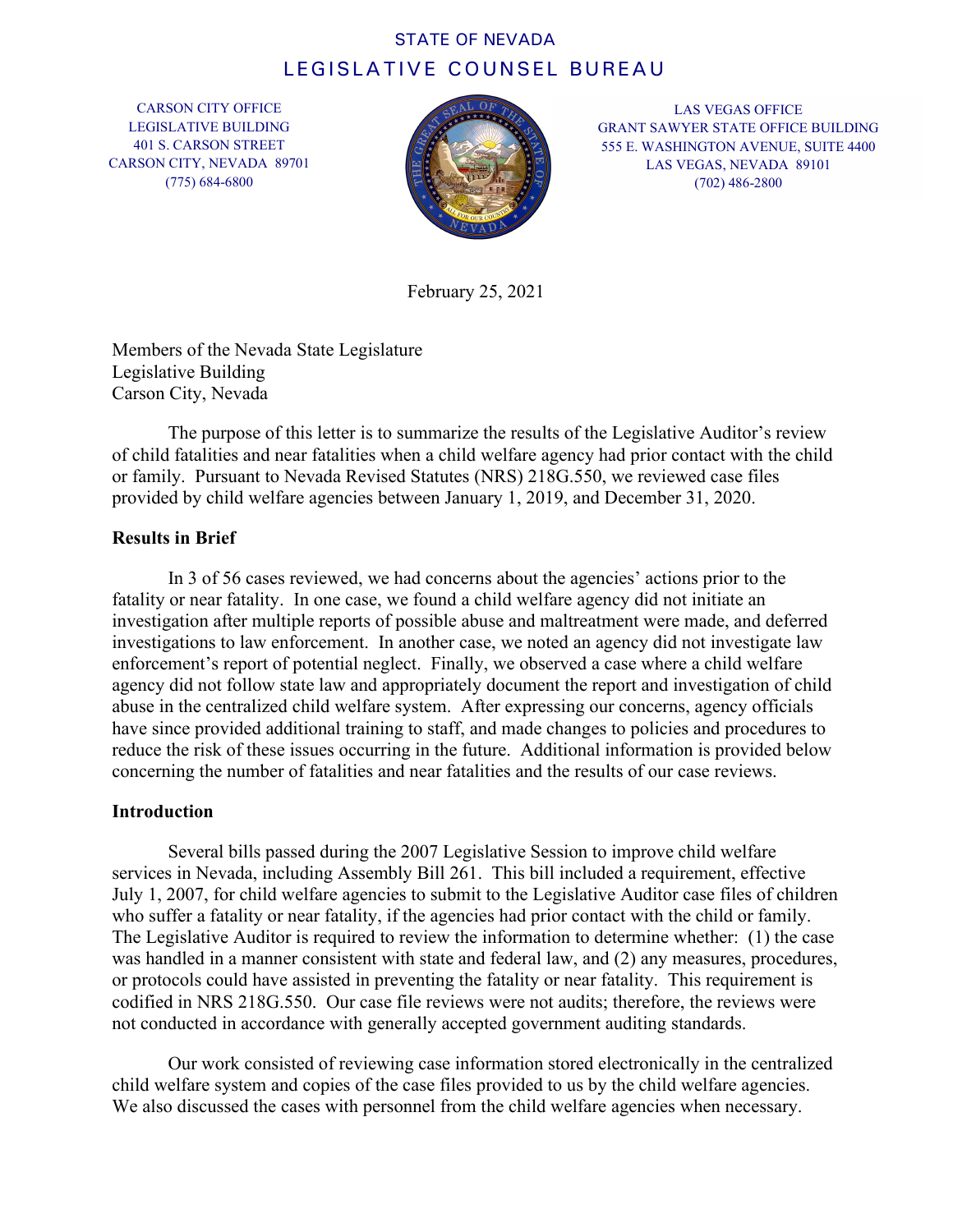Members of the Nevada State Legislature February 25, 2021 Page 2

These procedures enabled us to obtain an understanding of agencies' actions concerning the families prior to the fatalities or near fatalities.

#### **Number of Fatality and Near Fatality Incidents**

From January 1, 2019, through December 31, 2020, we reviewed 121 case files of children who suffered a fatality or near fatality where a child welfare agency had prior contact with the child or a member of the child's family. In 65 (54%) of the cases, the child welfare agencies determined that abuse or neglect was not the primary factor in the fatality or near fatality. These 65 incidents were caused by other factors such as conditions due to congenital medical issues, SIDS, co-sleeping, suicide, or other accidents. The following table provides a breakdown of the remaining 56 case files we reviewed where abuse or neglect was found to be a primary factor in the fatality or near fatality, from each of the child welfare agencies in Nevada (Clark County Department of Family Services [DFS], Washoe County Human Services Agency [HSA], and the Division of Child and Family Services [DCFS] – Rural Region).

| <b>Abuse or Neglect Fatalities and Near Fatalities of</b>      |  |
|----------------------------------------------------------------|--|
| <b>Children Having Prior Contact With Child Welfare Agency</b> |  |
| <b>January 1, 2019, to December 31, 2020</b>                   |  |

| Agency                  | Number of<br><b>Fatalities</b> | Number of<br><b>Near Fatalities</b> | <b>Totals</b> |
|-------------------------|--------------------------------|-------------------------------------|---------------|
| <b>Clark County DFS</b> | 21                             | 24                                  |               |
| Washoe County HSA       |                                |                                     |               |
| DCFS – Rural            |                                |                                     |               |
| <b>Totals</b>           | 29                             | 27                                  | 56            |

Source: Auditor compilation based on records provided by child welfare agencies.

#### **Results From 2019 and 2020 Case Reviews by the Legislative Auditor**

In our review of 56 cases, there were 3 where we expressed concerns to child welfare agency officials about how the cases were handled. Each of those cases is explained further below, along with a summary of the agencies' responses to our concerns, including actions the agencies have taken to reduce the risk of these issues occurring in the future.

#### Reports of Potential Maltreatment and Sexual Abuse Not Investigated

After reviewing the case file of a child who suffered a near fatality in October 2019, we observed that prior to the near fatality Clark County DFS did not initiate an investigation into reports of potential maltreatment and sexual abuse, and sometimes deferred investigation of the reports to law enforcement. Statewide Intake Policy 0506, in effect at the time, required reports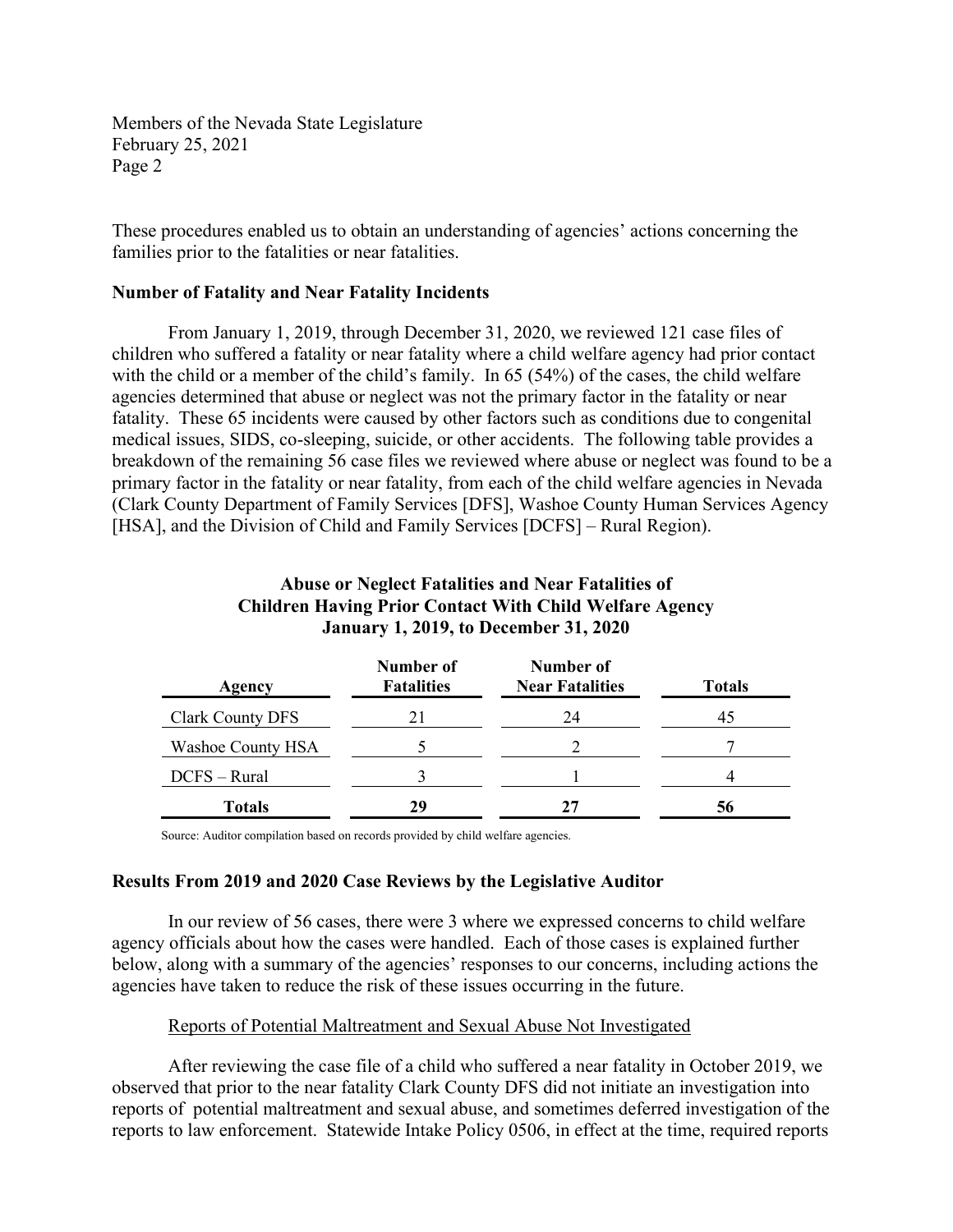Members of the Nevada State Legislature February 25, 2021 Page 3

of sexual abuse to be investigated immediately if the child was 5 years of age or younger. In addition, this policy also required supervisory review when a third report of maltreatment would otherwise be screened out. Prior to the near fatality, Clark County DFS received six reports of potential maltreatment or sexual abuse that were screened out and not investigated. For two reports, agency case notes indicated information was reported to law enforcement or made reference to potential action by law enforcement, but no additional action was taken by the child welfare agency. Although law enforcement is sometimes involved when there are allegations of abuse or neglect, child welfare agencies are tasked with different responsibilities, including the assessment of the functioning of children's caregivers and the safety and welfare of children within their living environments.

We expressed these concerns to Clark County DFS officials who agreed that individual reports of abuse or neglect should not be reviewed in isolation of other case information, and a case needs to be reviewed in its entirety. In addition, they indicated staff had an over-reliance on law enforcement to conduct an investigation and report back before the agency would take action. The agency reports this approach has ceased and direction has been given to staff that reports should not be deferred to another agency for the purpose of gathering additional information. Furthermore, Clark County DFS now requires an additional supervisor to review decisions to not investigate when there are reports involving children under 3 years of age, and when multiple reports have been screened out in the prior 2 years. We will continue to monitor the agency's implementation of its new practices on future case reviews.

#### Reports of Neglect and Diminished Caregiver Capacity Not Investigated

In one case we reviewed, a teenage child suffered a near fatality in October 2019 after overdosing on cocaine and other drugs. Prior to the near fatality, Clark County DFS received a report from law enforcement that the child had not been enrolled in school since June 2018, regularly used drugs, and was cited for possession of a controlled substance and intent to sell. Furthermore, it was reported the child's caregiver recently suffered a brain injury and was experiencing mental health issues. However, Clark County DFS staff did not investigate this report because they did not have sufficient information regarding the functioning of the caregiver, and believed the Department of Juvenile Justice Services (DJJS) was managing the child's behavior. When the functioning of a caregiver is not assessed, a child welfare agency does not know if the reported neglect is due to the faults and habits of the caregiver or the child.

After expressing our concerns, agency officials indicated there have been concerted efforts to collaborate with the Clark County School District and the DJJS to address the needs of families that are being served by all agencies. In addition, Clark County DFS recently implemented a new policy and procedure to help assess educational neglect, and provided additional training to staff. We will continue to monitor the agency's implementation of its new policy and procedure on future cases.